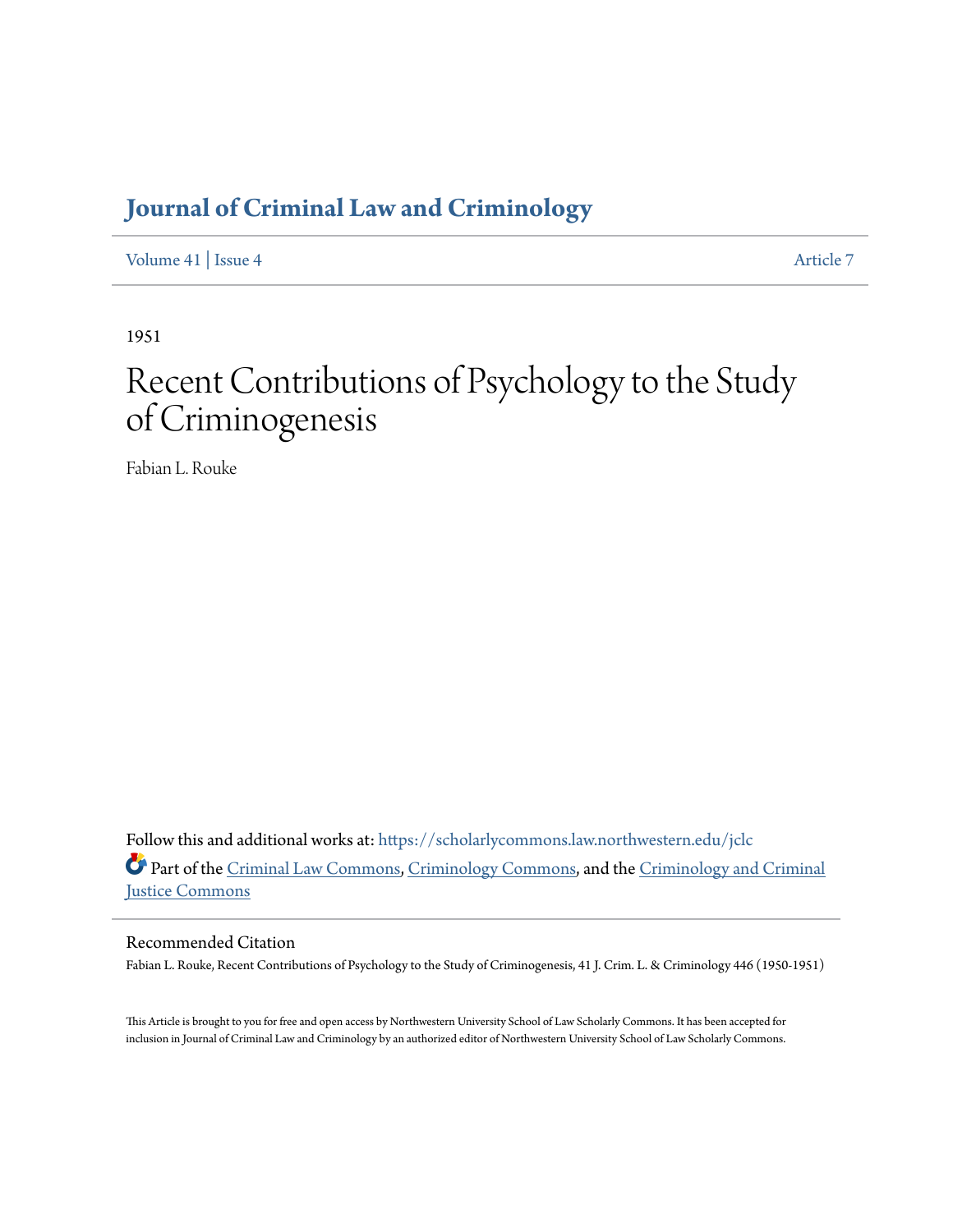## **RECENT CONTRIBUTIONS OF PSYCHOLOGY TO THE STUDY OF CRIMINOGENESIS\***

#### **Fabian** L. **Rouke**

The author is a clinical psychologist and Lecturer in Abnormal Psychology at the City College of New York. From 1939 until 1942 he was Psychologist at Lincoln Hall, Lincolndale, New York, a school for delinquents. While in **a member of the faculty at New York University. He is president of Lie Detector Consultants, Inc., is a member of the American Psychological Association, the American Association for the Advancement of Science and the International Society for the Detection of Deception.**

This report was **prepared for the World Congress of Criminology.-EDITo.**

The recent record of psychological research in criminogenesis brings into sharp focus the statement of Reckless (31) concerning the three phases in the study of the etiology of criminal behavior. Phase one, with theories and speculation based on data which was usually inadequate, is closed.. Phase two, the period of first hand research and segmented studies, is overlapping phase three, the period of reformulation. Advancement in this research has not been orderly and the reformulation, partly as a result of this disorder, is developing slowly, but with great promise in a few significant instances. Other reasons for its slow development are well stated by Corsini (11). In listing the services performed by prison psychologists in order of time spent, individual research ranked fifth, with research direction and supervision ranking eleventh. He explains that the relatively low position of what should be a major contribution of psychologists is due to the evident fact that research does not benefit the institution immediately and directly, and therefore is not always appreciated, and rarely encouraged. Classification, screening for rehabilitation, and vocational testing, along with personality evaluation, are the important but less cause-finding fields which consume the energy of correctional psychologists. Gurvitz (19) and Martin (26) outline the elaborate psychometric procedures and vocational guidance test batteries which are proving themselves valuable in the Federal Prison System and the Department of Corrections of California, respectively. Cason (6) has developed a personality scale for special use with prisoners, which should be a valuable research instrument. Of special interest is the response to a list of questions prepared by Corsini (9) for fifty prisoners seen consecutively at their reorientation interview after a release date had been set. In answer to the question about needed changes in the prison, they stated that psychological and psychiatric assistance were most needed. It was also reported that the inmates

**<sup>\*</sup>Digits in parentheses refer to the bibliography** at the **end** of the article.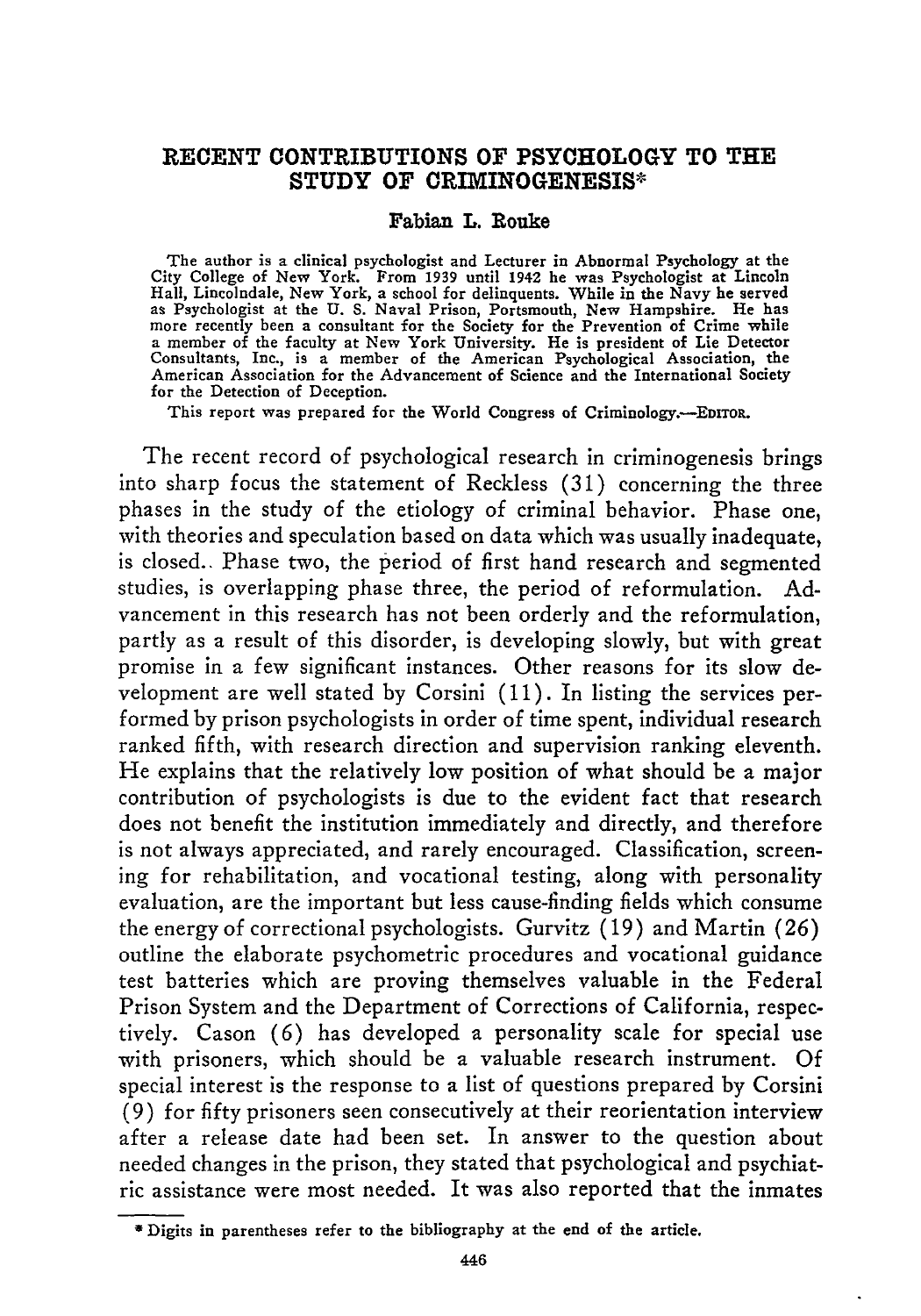tend to accept blame for their crimes rather than to put the blame on outside causes. This confirms Weir's (35) conclusion on the same point.

Several studies representing the waning second phase mentioned above have compared various factors in specific criminal classifications with the prison population in general. Clark (8) administered the Minnesota Multiphasic Personality Inventory to 100 AWOL recidivists and non-recidivists. Tetrachoric "r" showed no significant relations between the MMPI sub-scale scores and recidivism. However, certain items from the Pd (psychopathic deviate) and Ma (hypomanic) scales appeared to have discriminative value. Twenty-five white males at Virginia State Penitentiary who had scored severely retarded on the 1937 Binet, Form L or the Wechsler-Bellevue were studied by Grigg (18). He concluded that severely retarded criminals get into crime because of impulsive reactions to momentary stimuli. They are more impulsive in interpersonal relations than is the general criminal population. Hovey (21) compared 50 maladjusted recidivists at the Medical Center for Federal Prisoners, Springfield, Missouri, with 50 well adjusted first offenders. Historical information was gathered through interviews with the prisoners, from relatives, acquaintances and social agencies. Seventy behavior items were selected and weighted according to their frequency of occurrence in the maladjusted group. The main conclusions from an analysis of the data indicated that occupationally unstable recidivists were quite likely to have additional personality or character inadequacies and that the psychopaths studied seem to have had a relatively characteristic pattern of development from infancy.

The State Prison of Southern Michigan was the source of a series of studies by Berg. Four hundred and eighty inmates sentenced between January 1, 1940 and August 1, 1942 served as a random sample control group. Grade Placement, IQ and age of the control 'group were compared with the same factors in groups of 475 car thieves (1), 135 forgers (2) and 479 sex offenders (3) admitted to the prison during the same period. Grade placement was measured by the Stanford Achievement Test and IQ by the Bregman Revision of the Army Alpha. The mean IQ of the control group was 89.1. It is important to bear in mind that the mean IQ of the general population by this test is 89, which corresponds to a Binet IQ of 100. Car thieves proved to be higher in intelligence, higher in scholastic achievement and younger than the control group. Other evidence indicated that car theft is a crime of impulse. Forgers had a mean Bregman IQ of 99.4 which is comparable to placement in the superior group. Grade placement and age were also higher than the general prison population.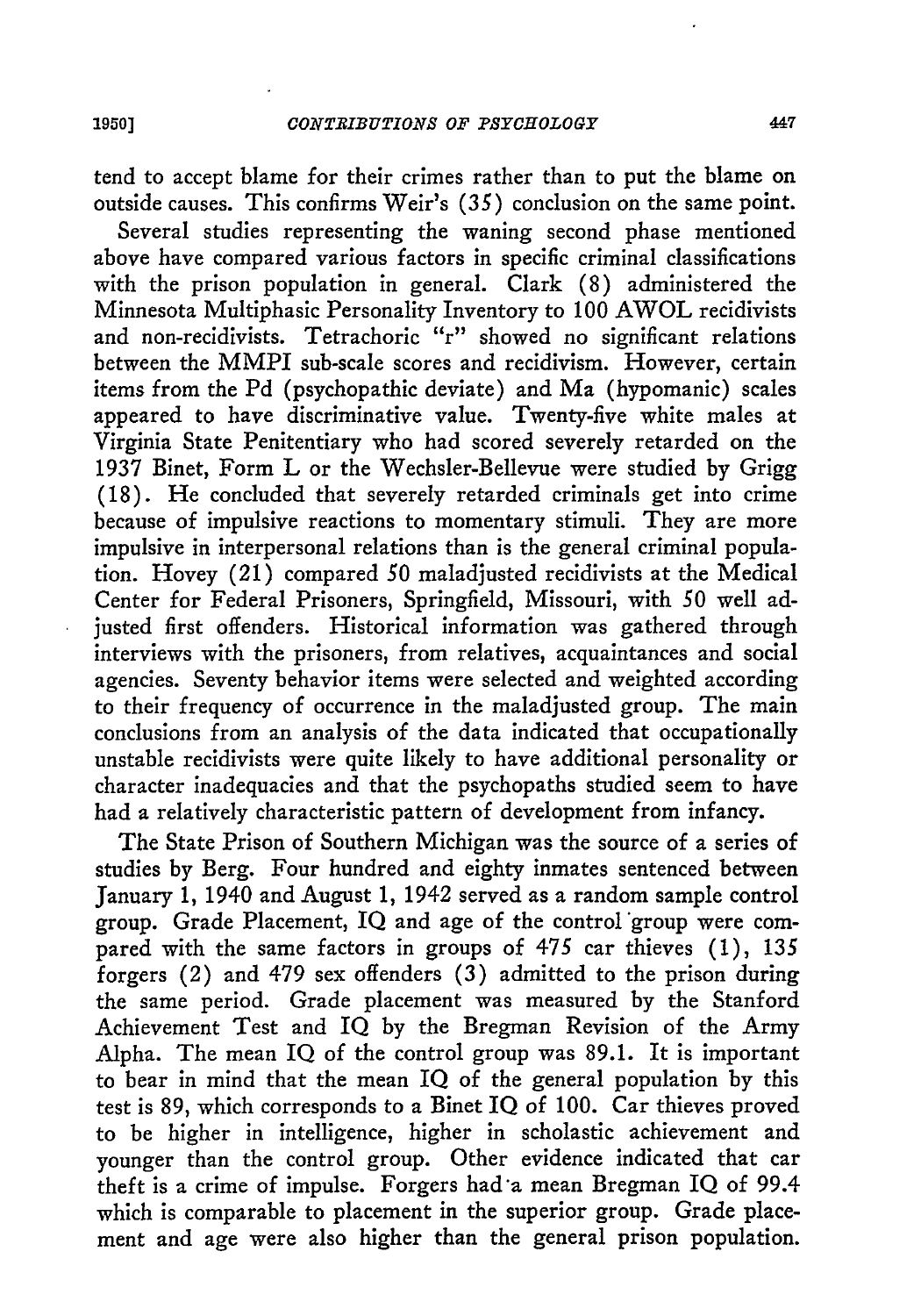[Vol. 41

Hope for rehabilitation of forgers is less, inasmuch as they show a rate of recidivism double that of other prisoners. The sex offense group was significantly older, with nearly equal grade placement but with lower IQ than the control group. This suggests that in this group a deterioration process may be operative.

Using the same control group, Berg and Fox (4) reported that 200 males convicted of first and second degree murder were significantly higher in age and significantly lower in grade placement and IQ. However, analysis of their figures reveals that there is no significant difference from the controls in the scores of **113** white murderers in grade placement and IQ. Their mean IQ was **88.0** against the control mean of **89.1** and mean grade placement was the same at **5.2.** The entire difference is accounted for **by 82** Negroes with mean grade placement of **3.5** and mean IQ **77.4.** Other factors such as ego-involvement or non-ego-involvement, violence or non-violence, previous record of assaultiveness, and sex of the victim were also investigated. It was found that those who killed females were significantly older than those who killed males; that those who killed females had more cases with violence and ego-involvement; that younger men murder for economic gain or to avenge an insult; that the record showed twice as many previous assaultive crimes in the Negro histories.

At the same institution Fox (13) took all inmates present on one random day and tabulated race, age and IQ at time of commitment under specific crimes such as burglary, larceny, homicide, etc. **All** assaultive crimes showed a significantly lower intelligence level; conspiracy, forgery, and robbery a level significantly higher than the group mean. Older men's thefts were involved in business or politics, while burglary, kidnapping, robbery and auto theft were committed **by** men younger than the group mean. With the exception of kidnapping and sex offenses, the Negro group represented the greater risk as far as violence was concerned. Fox states that these conclusions do not present new ideas, but that for the first time they are verified **by** significant statistical differences. Unfortunately, his conclusions are open to the same doubt regarding the accuracy of the results for intelligence as the study reported immediately above because of the failure to consider the influence of the low mean IQ of the Negro group.

In a survey of **500** psychopathic prisoners discharged from the Medical Center for Federal Prisoners, Springfield, Missouri, Cason and Pescor **(7)** found the following significant factors: that the continuity of the parental home had been disrupted before the 18th birthday; that as a child the subjects had been headstrong, willful, difficult to manage or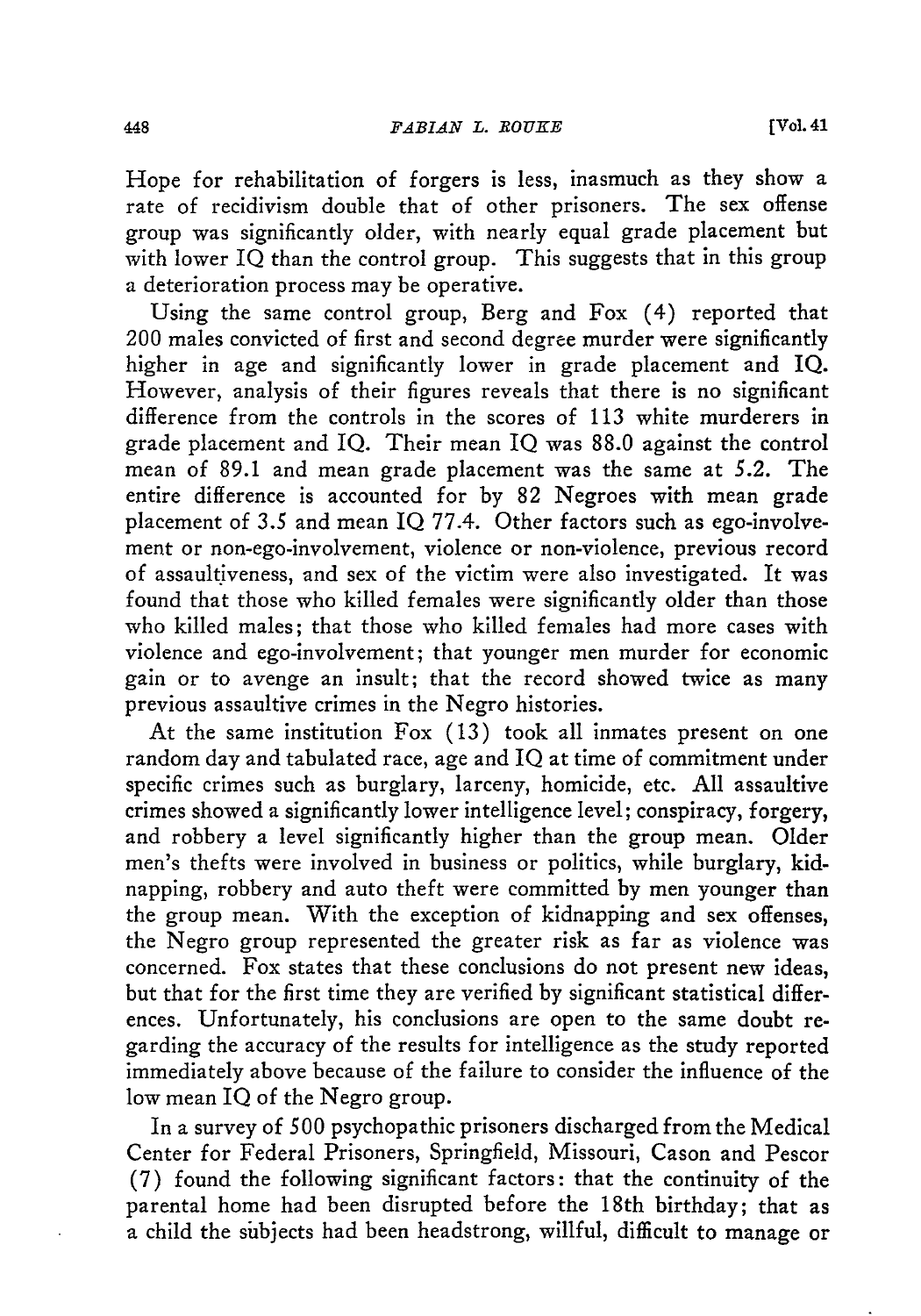in frequent mischief; that they did not take religion seriously; that a smaller percentage had been married but a higher percentage divorced than the average of general prisoners or civilians. Also at Springfield, Ostow and Ostow (29) recorded brain waves and reported that the occurrence of bisynchronous paroxysmal discharge was greater among the prisoners than in the general population. They further state that this type of response is frequent with personality traits conducive to anti-social behavior. It is suggested that the presence of these waves indicates subcortical or metabolic dysfunction. However these results are not corroborated by Gibbs, Bagchi and Bloomberg (16), who compared the records of 452 criminals and 1432 controls. They concluded that when age and errors of sampling are controlled there were no significant differences in EEG (electroencephalographic) recordings.

A study of serial position in the family of 300 consecutive admissions to the Virginia State Penitentiary by Shield and Grigg (33) found that extreme ordinal position-first, last or only child-was present in white prisoners in 50 percent of the cases in crimes against property and 46.6 percent in crimes against persons. Negroes gave percentages of 67.6 and 63, respectively. All these percentages are higher than chance expectancy. Extreme ordinal position appears to be at least a contributing factor in criminal activity.

Representative of a number of studies with military offenders, matched groups of AWOL and non-AWOL trainees were rated by Feldman and Maleski (12). Maladjustment in pre-army life, habits of fleeing from unpleasant situations somatic complaints and aggression differentiated the AWOL group.

The majority of the above investigations have been concerned with factors which are not usually considered to be dynamic traits of personality. In addition, many of them have attempted to differentiate one group of prisoners from another rather than to set forth the characteristics that mark the criminal as different from the non-criminal. Let us now attend to the type of research which aims closer to the apparent heart of the problem of criminogenesis, and to studies that have used projective techniques and other special skills of the clinical psychologist to good advantage.

The confusion of reports on the intelligence of criminals which is mentioned by Metfessel and Lovell (27) is clarified by Schmidt (32). Twelve years of testing using group intelligence tests at San Quentin showed a mean IQ of 85 for 19,241 prisoners. 37 percent were classified as borderline or defective. To check the disparity of these results with the impression of the clinicians, the Wechsler-Bellevue Adult Intelligence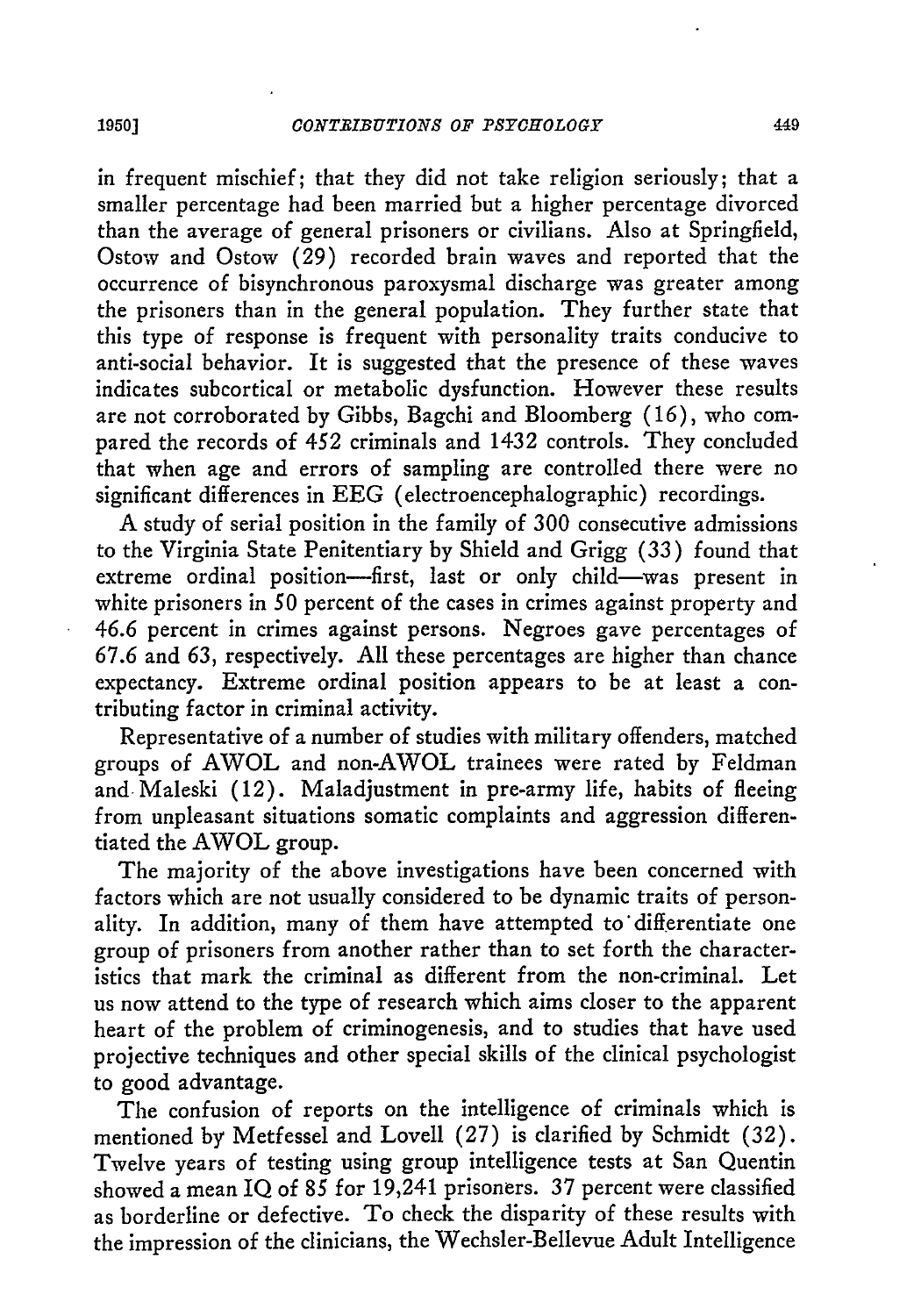Scale was introduced. Results show clearly that the range of intelligence of the prison inmates is similar to that of the population at large. Ordinary group tests of intelligence are not adequate in the prison situation because of the lack of recent experience of most of the subjects in thinking in paper and pencil situations. The confusion in regard to the relative incidence of feeblemindedness among criminals has been due in a large measure to the kind of testing instrument used.

A further refinement of the use of the Wechsler-Bellevue is the analysis of the pattern of scatter on the sub-test scores. Machover (25) developed a regression equation to measure differences in pattern between criminals and non-criminals. A multiple correlation of .439 was obtained between predicted compound scores and group status, criminal---noncriminal. He considers the obtained differentiation to be associated with environmental differences effective within a broadly homogeneous social matrix, and with personality differences which may in turn have resulted from these environmental differences.

Lodge (24) applied Thurstone's bisected variable tetrachoric method in an exploratory survey among various characteristics of prisoners studied at the Cleveland Criminal Courts Psychiatric Clinic. He attempted to delineate some of the significant relationships prevailing in certain areas of criminal behavior. He set out to examine methodically diverse characteristics prevailing in a criminal group and to determine if possible in an entirely empirical way whether there are any patterns in the psycho-social structure of the group. A table of inter-correlations was established among criminal traits and correlation profiles were constructed for each of a number of selected key variables. This method has proved conclusively that criminality is not an isolated phenomena, but that it is inextricably a part of the total psycho-social organism. The concept is not a new one, but this is a definite objective demonstration of its reality.

The Bernreuter Personality Inventory was administered to 50 Elmira inmates of superior mental ability. The test was given by Corsini (10) in an individual setting under optimal conditions for securing the subject's cooperation. These men are significantly higher on the neurotic scale than the general norms and they score extremely high in self consciousness (feeling inferior).

Pescor (30) used the Woodworth Personal Data Sheet as part of a routine examination for 800 cases at the U.S. Northeastern Penitentiary Hospital. This test is designed to bring out not only psychoneurotic symptoms, but also pertinent points in the patient's family history, past medical history, childhood environment and reaction to childhood en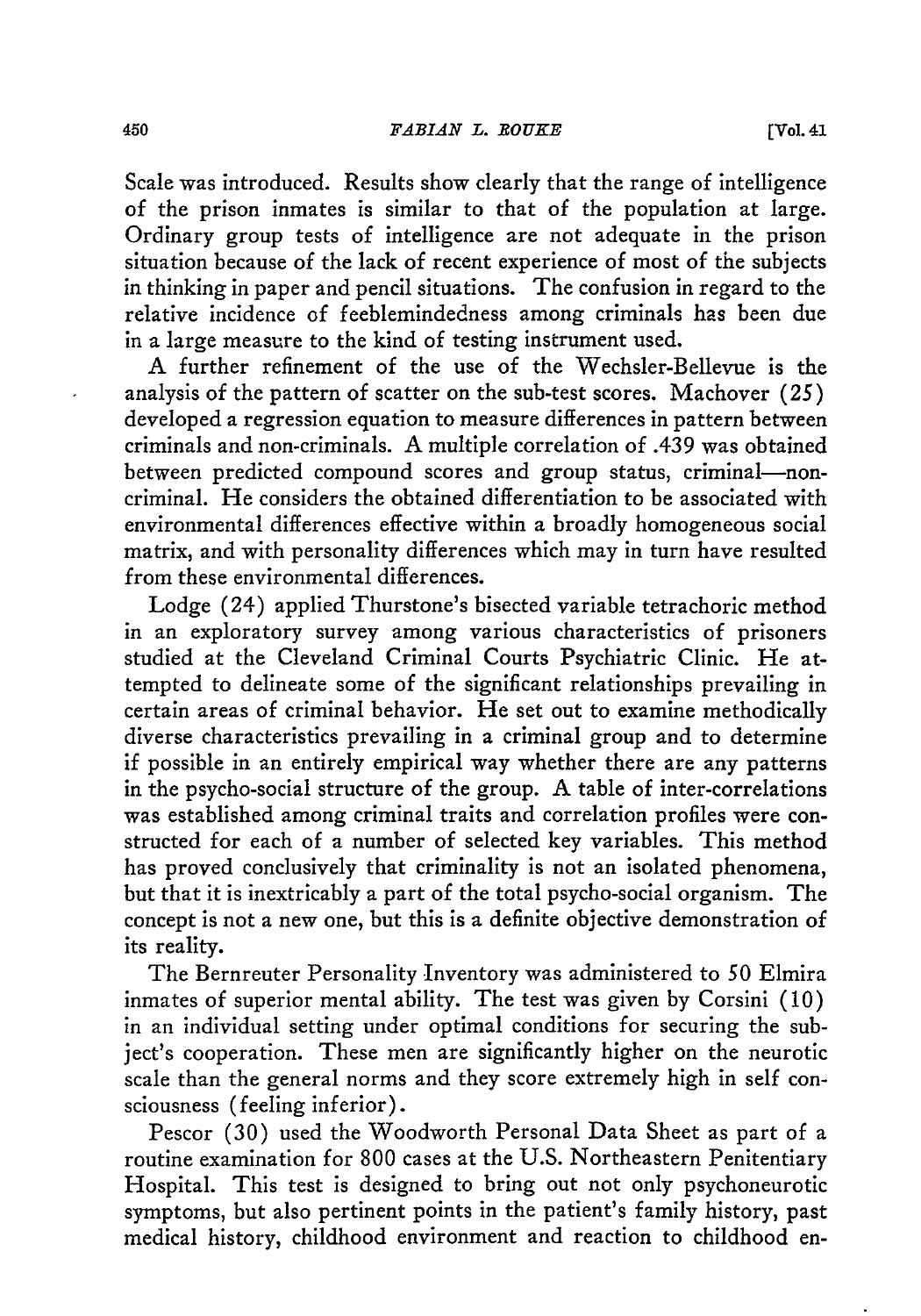vironment. It was shown that adult delinquents are apparently given to worries; do not have a well developed sense of humor; complain of bodily pain (principally sacro-iliac region) and are apt to give a history of juvenile incorrigibility.

Attempting to develop a valid technique for the group administration of the Rorschach Test by means of slide projection, Harrower-Erickson (20) worked with 40 subjects at Sing Sing. Half were sex offenders and half a heterogeneous group. No "criminal personality" on the whole was found nor was there a typical pattern for any particular crime. The majority showed considerable deviation from the normal but this took a variety of forms. The sex offender yielded the more disturbed personality patterns. There was a marked predominance of the more primitive type of emotional responses. Here again the sex group was more deviant.

Fifty adult psychopaths screened to exclude defective intelligence, neurosis or psychosis were selected by Geil (15) from the Psychopathic Unit of the Medical Center for Federal Prisoners, Springfield, Missouri. They responded to the Rorschach blots in a way which closely approximated that found to be characteristic at a pre-adolescent stage of personality development. Another study by Geil (14) at Springfield reports the results of administering the Goodenough Draw-a-Man test. Scoring of over 3000 drawings showed a preponderance of child-like primitivity over adult maturity. He suggests that it might be a good screening test to select those who would benefit from psychotherapy.

These studies are representative of what is being done with the various psychological techniques. No attempt has been made to include any of the numerous individual case analyses which appear so frequently in the various journals devoted to the field. Most of them belong to psychiatry rather than psychology. Lindner, who has done sound'basic research on the psychopath (22) is responsible for one of the outstanding exceptions through his work with hypnoanalysis (23). His stenographic record of the entire analysis of a criminal psychopath has been called one of the most significant milestones in the entire history of psychopathology. Although we may not agree with the extremity of this statement, the fact that the so-called incurable psychopath has been brought within the scope of therapy is a significant forward step.

What, then, is the present status of psychological thinking regarding criminogenesis? Perhaps we may best answer this question by a series of pertinent quotations from recent writings:

Yepsen (36):

"The individual is not an offender because of any one characteristic.... It is safe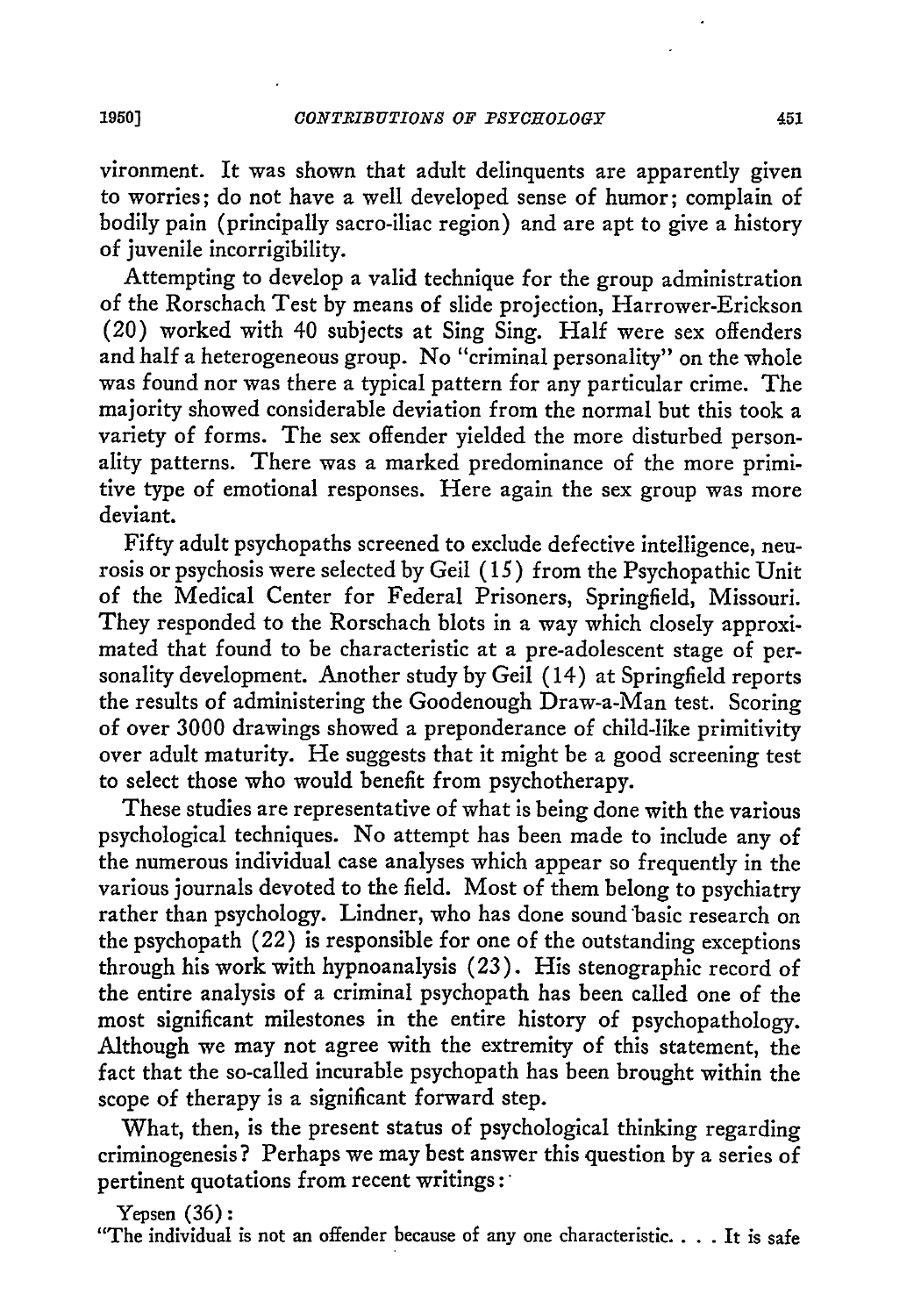to conclude that there is an imbalance between his ability, his reaction type, his learned reactions, his fundamental drives and the situation in which he finds himself." Brown and Orr **(5):**

"There are relatively few students of criminal behavior today, who would take the position that criminal behavior is due solely to 'an atavistic biological constitution, arising on a heredity basis' as was Lombroso's early opinion, or the position of the naive environmentalists that all criminal behavior is due to growing up in 'delinquency areas' or even to the position of some of the psychopathologists, that all criminal behavior comes about through the resolution of unconscious emotional conflicts, chiefly centering around the experiences of the family drama **. .** the only way in which the problems of criminal behavior can be adequately discussed is in terms of a 'field theory,' in which the biological, psychological and cultural factors all play integral parts."

Thorpe (34):

"It can be concluded **. . .** that the majority of delinquents and criminals are individuals experiencing serious difficulties **. . .** they are relatively typical individuals who are in most respects similar to the general population, but who are experiencing more or less severe stress producing personality problems."

McGinnis (28):

"The modern trend in psychology as it applies to the offender is to stress not low intelligence. nor the gross physical, economic or social circumstances of the individual's life, but the more subtle aspects of the individual's emotional life: his feelings of security or its lack; his desire for personal recognition, affection and attention; feelings of rejection, inadequacy or jealousy; unhappiness about family problems; and other sources of mental conflict."

Metfessel and Lovell (27):

"A general conclusion from this series of studies-representative of many others-is that test results show offenders to be inferior in many aspects of personality as illustrated by their emphasis on worry, their high scores on tests of neurotic tendency, and their retardation on tests of social maturity.. . . Differences have also been found between the test scores of offenders of varying degrees. . . However, so great is the overlapping in all of these cases that no clear cut picture of a criminal personality can be drawn."

There is one study which appears to verify all of the above opinions and corroborates most of the above experimental findings. Gillin (17) took the prisoner in the Wisconsin State Prison and considered him in terms of the crime for which he was sentenced and in terms of the various social and economic experiences he had from birth to the time of his incarceration. He synthesized several approaches to furnish an interpretation of the interplay of various factors. Four hundred and eighty-six prisoners were studied; 92 were murderers; **128** were sodomists and rapists; 266 were property offenders.

Data was gathered from prison records, lengthy personal interviews, life histories written by the subjects according to a mimeographed outline, and from field investigators who made a thorough check of the people and places in the prisoner's past life. A similar fund of information was gathered about the brothers of **172** prisoners. They served as a control group.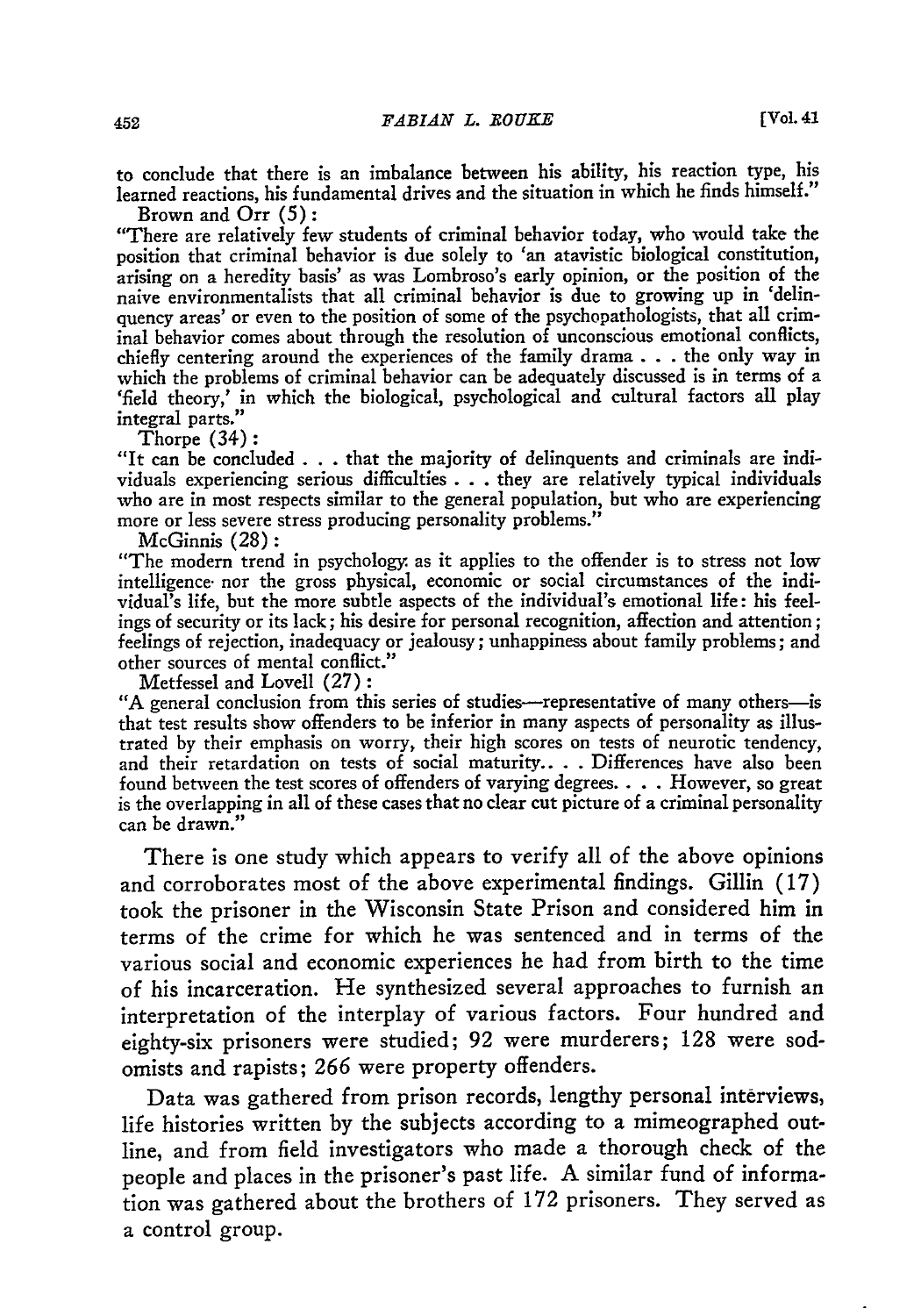The data was subjected to a two-fold treatment, statistical computation and case history analysis. Differences between several types of offenders and between prisoners and their brothers were tabulated and the significance of the differences calculated. Contingency coefficients were computed to show the relationship between various categories of conditions affecting the prisoner and the type of offender. The problem was to discover which of the differences between the several classes of offenders were functionally connected with the crime committed. This relationship was suggested by the case histories which revealed more clearly how certain conditions prepared the men for their later careers.

Both the statistical tables and the case histories revealed that the backgrounds of murderers and property offenders were similar, and that both were different from the background of the sex offender. The personalities of the sex offenders were likewise different from those of the other two classes.

Economic conditions, good or bad, were found to affect conduct only as they provide or relieve one of the strains which test a person's habitual responses to life and his emotional stability. Proved to be fallacious was the once prevalent notion that the mentally deficient are naturally disposed to criminality. In some cases the organic constitution was more important, in others, life experiences.

Gillin states that the most common and probably most potent factor was unresolved emotional disturbance. In this respect prisoners differed from their brothers. Also, as a group the prisoners departed from the accepted pattern of conduct, even aside from delinquency, more than did their brothers. Rather early in life, especially during adolescence, the prisoners had developed a pattern of reactions to life's situations which ultimately resulted in an unstable economic career and inharmonious domestic life. They did not strike roots economically and socially which would have helped to guard them against delinquency. Almost all of them had been subjected at some time in their lives to some treatment from parent, step parent, foster parent, brother, sister, playmate, teacher, sweetheart, wife or business associate which had wounded their *"amour propre."* When their emotional security was threatened they tended to develop, if without proper guidance, an undesirable pattern of response to social situations.

Gillin concludes that this study clearly demonstrates that human motivation is not the result of any single circumstance or set of circumstances. But no study has yet determined what weight should be attached to the various conditions that determine anti-social, or for that matter, socially approved conduct. The difficulty can be resolved only by continued study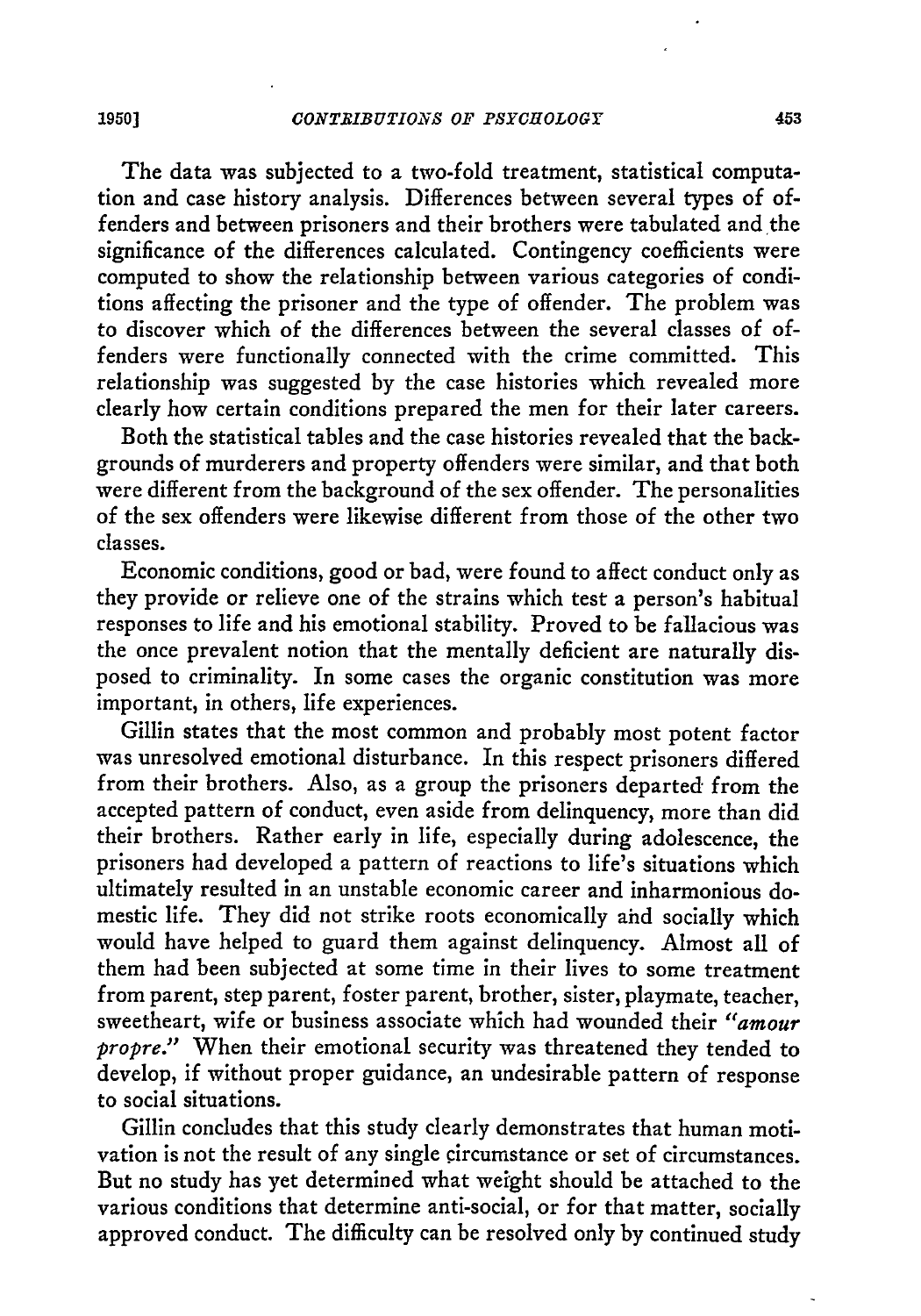of all the possible factors with every refinement of technique that can be devised.

## THE WAY **AHEAD**

Where then, is the proper path for future criminogenic research? Clearly, the only chance of success lies in an interdisciplinary cooperation to an extent that has been previously unknown. A few things seem now to be definite. Further studies on the influence of intelligence are hardly necessary. The weight of evidence indicates that the distribution of prisoner and non-prisoner populations are almost completely superimposed. Studies according to crime categories alone will not be fruitful. These categories are legalistic pigeonholes that have no true relationship to various factors in basic motivation. Studies of gross socio-economic conditions are more valuable to the political propagandists for misinterpretation of their significance than to criminologists who are seeking real causes.

The sharpest spur to productive work would be a workable, understandable and universally applicable concept of what is criminal activity. The legalistic concept has already been dismissed. The cultural concept appears confusing to a few. Perhaps a simple psychological concept, evolved from and similar to the cultural concept is the answer. **Why** not accept a concept of a criminal act as anything which violates the fundamental rights of another person or group. This does not depend on law, and it is flexible to cultural variation. It is a personal concept just as the criminal act is personal. It can be reduced to simple elements, namely, the lack of recognition of another's right or the failure to respect it. On this basis the criminal act is clearly an egocentric act, which is in turn an immature act. Set the goal of our research to discover what are the factors which either **by** negation or omission result in the absence of unselfish maturity in the human personality. This is not an oversimplification, for we do not expect a unidimensional answer to our problem. It is merely a necessary clarification of the goal before us to enable us to plan research, to find facts and to establish a true science.

#### BIBLIOGRAPHY

- **1.** BERG, **I. A.** *.4 comparative study of car thieves.* **J. CRIM. LAW &** CRIMINOL., 1944, **34, 392-396.**
- **2.** BERG, **I. A.** *A comparative study of forgery.* **J. AppL. PSYCHOL., 1944, 28, 232-238.**
- **3.** BERG, **I. A.** *Mental deterioration among sex offenders.* **J. CRIM. LAW & CRIMINOL., 1943,** 34, 184.
- **4.** BERG, **I. A. &** Fox, **V.** *Factors in homicides committed by 200 males.* **J. Soc. PSYCHOL., 1947, 26, 109-119**
- **5.** BROWN, **J. F. &** ORR, **D. W.** *The Field-theoretical approach to criminology. J.* **Cssm. PSYCHOPATH., 1941, 3, 236-252.**